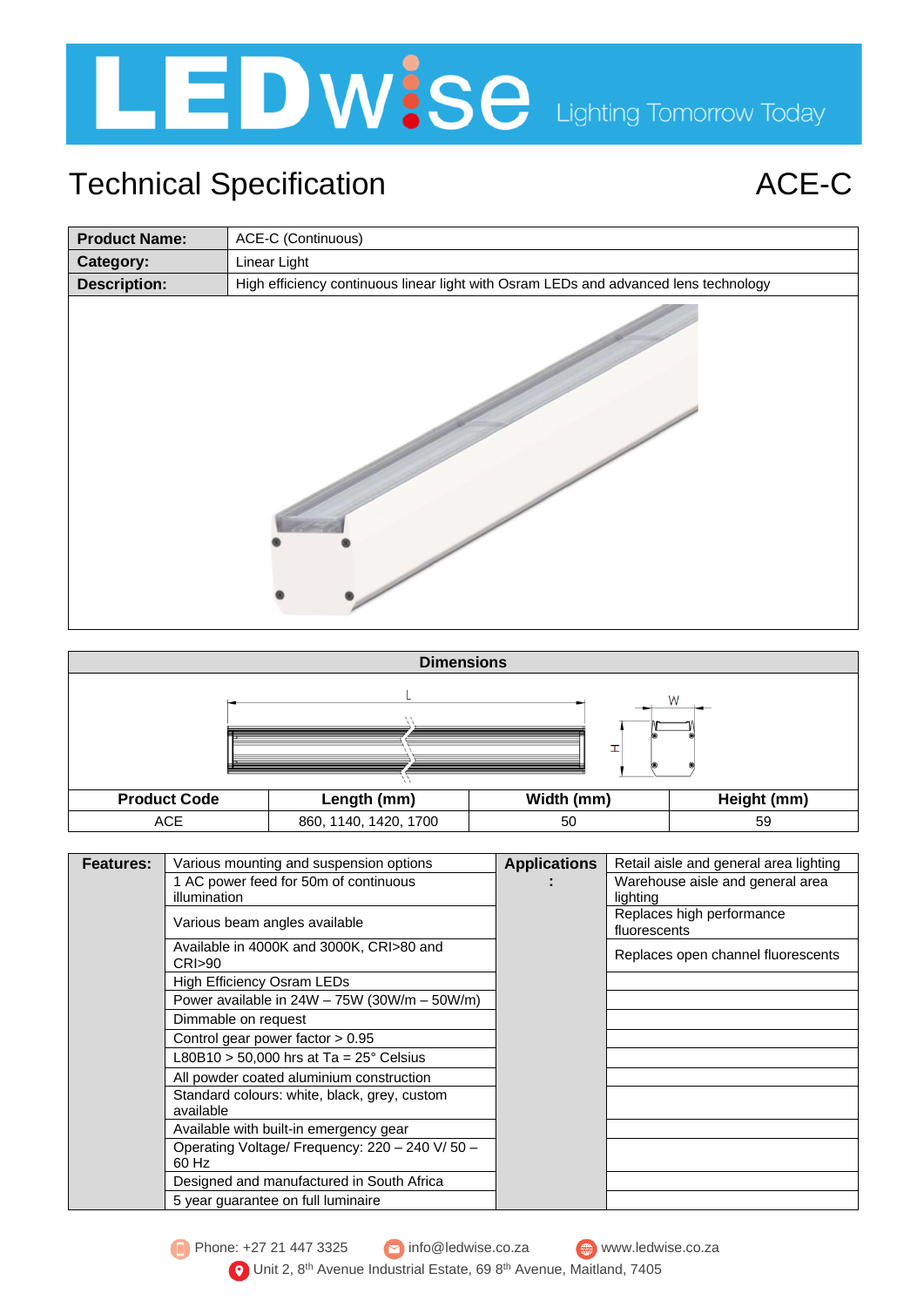

# Technical Specification **ACE-C**

| <b>Optical and Electrical Characteristics</b> |                             |                                       |                                     |                              |                                                           |                                                           |                                                               |                    |                 |      |      |
|-----------------------------------------------|-----------------------------|---------------------------------------|-------------------------------------|------------------------------|-----------------------------------------------------------|-----------------------------------------------------------|---------------------------------------------------------------|--------------------|-----------------|------|------|
| <b>Product</b><br>Code                        | Plug<br><b>Power</b><br>(W) | <b>Power</b><br>per<br>metre<br>(W/m) | <b>LED</b><br><b>Colour</b><br>Code | Colour<br><b>Temp</b><br>(K) | <b>CRI80</b><br>Luminaire<br><b>Luminous</b><br>Flux (Im) | <b>CRI90</b><br>Luminaire<br><b>Luminous</b><br>Flux (Im) | Luminaire<br><b>Luminous</b><br><b>Efficacy</b><br>$(lm/W)$ * | <b>Beam Angles</b> |                 |      |      |
|                                               | 24                          | 30                                    | NW / NW90                           | 4000                         | 3305                                                      | 2629                                                      | 138                                                           |                    |                 |      |      |
|                                               |                             |                                       | WW / WW90                           | 3000                         | 2942                                                      | 2340                                                      | 123                                                           |                    |                 |      |      |
| <b>ACE-860</b>                                | 34                          | 40                                    | NW / NW90                           | 4000                         | 4536                                                      | 3608                                                      | 133                                                           | 60°                |                 |      |      |
|                                               |                             |                                       | WW / WW90                           | 3000                         | 4038                                                      | 3212                                                      | 119                                                           |                    |                 |      |      |
|                                               |                             | 50                                    | NW / NW90                           | 4000                         | 5156                                                      | 4101                                                      | 123                                                           |                    |                 |      |      |
|                                               | 42                          |                                       | WW / WW90                           | 3000                         | 4589                                                      | 3650                                                      | 109                                                           |                    |                 |      |      |
|                                               |                             |                                       | NW / NW90                           | 4000                         | 4406                                                      | 3505                                                      | 147                                                           | $90^\circ$         |                 |      |      |
|                                               | 30                          | 30                                    | WW / WW90                           | 3000                         | 3922                                                      | 3120                                                      | 131                                                           |                    |                 |      |      |
|                                               | 43                          |                                       | NW / NW90                           | 4000                         | 6049                                                      | 4812                                                      | 141                                                           | ο                  |                 |      |      |
| <b>ACE-1140</b>                               |                             | 40                                    | WW / WW90                           | 3000                         | 5384                                                      | 4283                                                      | 125                                                           |                    |                 |      |      |
|                                               | 50                          |                                       |                                     |                              | NW / NW90                                                 | 4000                                                      | 6875                                                          | 5469               | 138             |      |      |
|                                               |                             |                                       |                                     |                              |                                                           |                                                           |                                                               | 50                 | WW / WW90       | 3000 | 6119 |
|                                               | 43                          |                                       |                                     |                              |                                                           | NW / NW90                                                 | 4000                                                          | 5508               | 4381            | 128  | Oval |
|                                               |                             | 30                                    | WW / WW90                           | 3000                         | 5289                                                      | 4207                                                      | 123                                                           | AS                 |                 |      |      |
|                                               | 54                          | 40                                    | NW / NW90                           | 4000                         | 7561                                                      | 6014                                                      | 140                                                           |                    |                 |      |      |
| <b>ACE-1420</b>                               |                             |                                       | WW / WW90                           | 3000                         | 6730                                                      | 5353                                                      | 125                                                           |                    |                 |      |      |
|                                               | 63                          |                                       | NW / NW90                           | 4000                         | 8594                                                      | 6836                                                      | 136                                                           |                    |                 |      |      |
|                                               |                             |                                       | 50                                  | WW / WW90                    | 3000                                                      | 7649                                                      | 6084                                                          | 121                | Aisle Symmetric |      |      |
|                                               | 45                          |                                       | NW / NW90                           | 4000                         | 6610                                                      | 5258                                                      | 147                                                           | AAS                |                 |      |      |
|                                               |                             | 30                                    | WW / WW90                           | 3000                         | 5883                                                      | 4680                                                      | 131                                                           |                    |                 |      |      |
|                                               |                             |                                       |                                     | NW / NW90                    | 4000                                                      | 9073                                                      | 7217                                                          | 140                |                 |      |      |
| <b>ACE-1700</b>                               | 65                          | 40                                    | WW / WW90                           | 3000                         | 8075                                                      | 6423                                                      | 124                                                           | Aisle Asymmetric   |                 |      |      |
|                                               |                             |                                       | NW / NW90                           | 4000                         | 10312                                                     | 8203                                                      | 137                                                           |                    |                 |      |      |
|                                               | 75                          |                                       |                                     | 50                           | WW / WW90                                                 | 3000                                                      | 9178                                                          | 7301               | 122             |      |      |

*\* Values accurate to within 10%*

| <b>Product Ordering Code</b>                                |             |                          |            |            |                       |         |
|-------------------------------------------------------------|-------------|--------------------------|------------|------------|-----------------------|---------|
| Continuous Example: ACE-C - 1420 - 30W/m - NW - AS - WT - N |             |                          |            |            |                       |         |
| ACE-C-1420                                                  | 1420        | 30W/m<br><b>NW</b><br>AS |            |            | WT                    | N       |
| <b>Product Code</b>                                         | Length (mm) | Power (W/m)              | LED Colour | Beam Angle | <b>Fitting Colour</b> | Control |